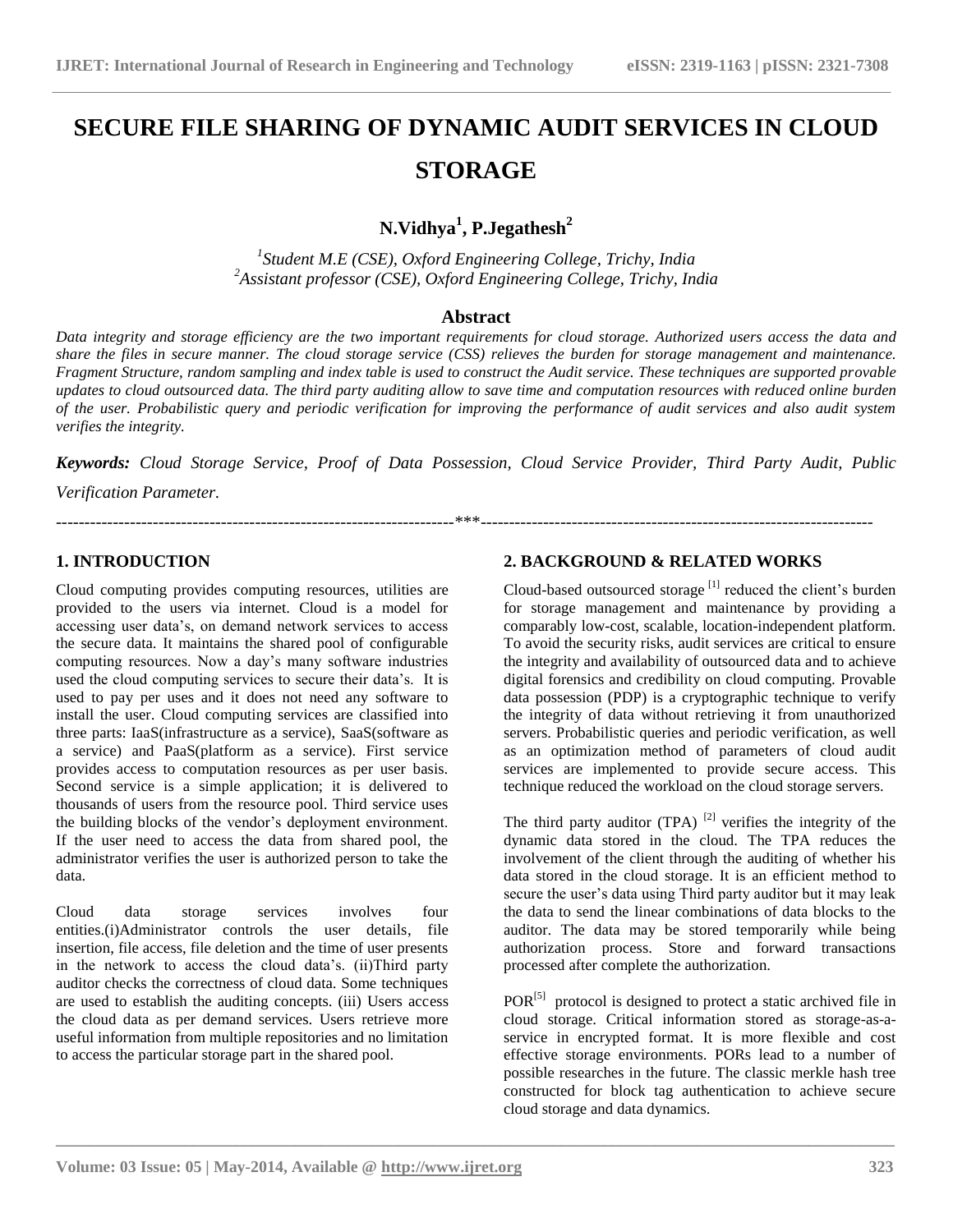## **3. PROPOSED SYSTEM**

User easily access the secure cloud storage system is constructed with administrator, Third party auditor and cloud servers. Auditing technique verifies the integrity verification of cloud data storage. Administrator controls the user access of unauthorized party.

#### **System Architecture**



**Fig 3.1** System architecture of the proposed system

#### **3.1 Module 1: Key Generation**

The owner generates the public/secret key pair (pk, sk) by system manager. The secret key is not visible and then sends the public key (pk) to TPA. Data owner provides the access to authorized users and shares the public key.

# **3.2 Module 2: Tag Generation**

The user's/clients use the secret key (sk) to pre-process a file in cloud storage. It consists of a collection of n blocks, generates a set of public verification parameters and indexhash table. User data's are stored in TPA (Third party auditor) and transmits the file with some verification tags to CSP (Cloud service provider).



**Fig 3.2** Tag generation

#### **3.3 Module 3: Periodic Sampling Audit:**

TPA (Third party auditor) challenges to audit the integrity and availability of outsourced data stored in TPA. Audit process detects some errors in secure storage of unauthorized modification. It consists of two concepts: Verification and Authorization. Administrator collects all the user details within the cloud server. Verification process is constructed with interactive proof protocol of cloud storage.





#### **3.4 Module 4: Audit for Dynamic Operations:**

Authorized application holds the secret key (sk) and it can manipulate the index hash table stored in TPA. TPA cannot cheat the authorized application and audit records. User inserts the files in cloud storage with authorized permission from administrator.

#### **Dynamic Data Operations:**

**Insert operation:** User inserts the file in cloud storage. The file is stored in Encrypted data format. Audit process audits the file in secure techniques.

**Update operation:** It is an algorithm of Authorized applications update the block of a file. It updates the data's only trusted parties.

**Delete operation:** After verify the user is authorized the TPA gives the permission to delete the file in cloud storage.

**Insert (sk, Xi, mi**) is an algorithm run by AA to insert the block of a file mi at the index i by using sk, and it returns a new verification metadata.



**Fig 3.4** Flow of dynamic data operation

Checking algorithm tests the audit process is controlled by Administrator. The User data application invokes the Update, Delete, and Insert algorithms, and then sends to TPA and CSP, respectively. It is important to ensure the audit process of

**\_\_\_\_\_\_\_\_\_\_\_\_\_\_\_\_\_\_\_\_\_\_\_\_\_\_\_\_\_\_\_\_\_\_\_\_\_\_\_\_\_\_\_\_\_\_\_\_\_\_\_\_\_\_\_\_\_\_\_\_\_\_\_\_\_\_\_\_\_\_\_\_\_\_\_\_\_\_\_\_\_\_\_\_\_\_\_\_\_\_\_\_\_\_\_\_\_\_**